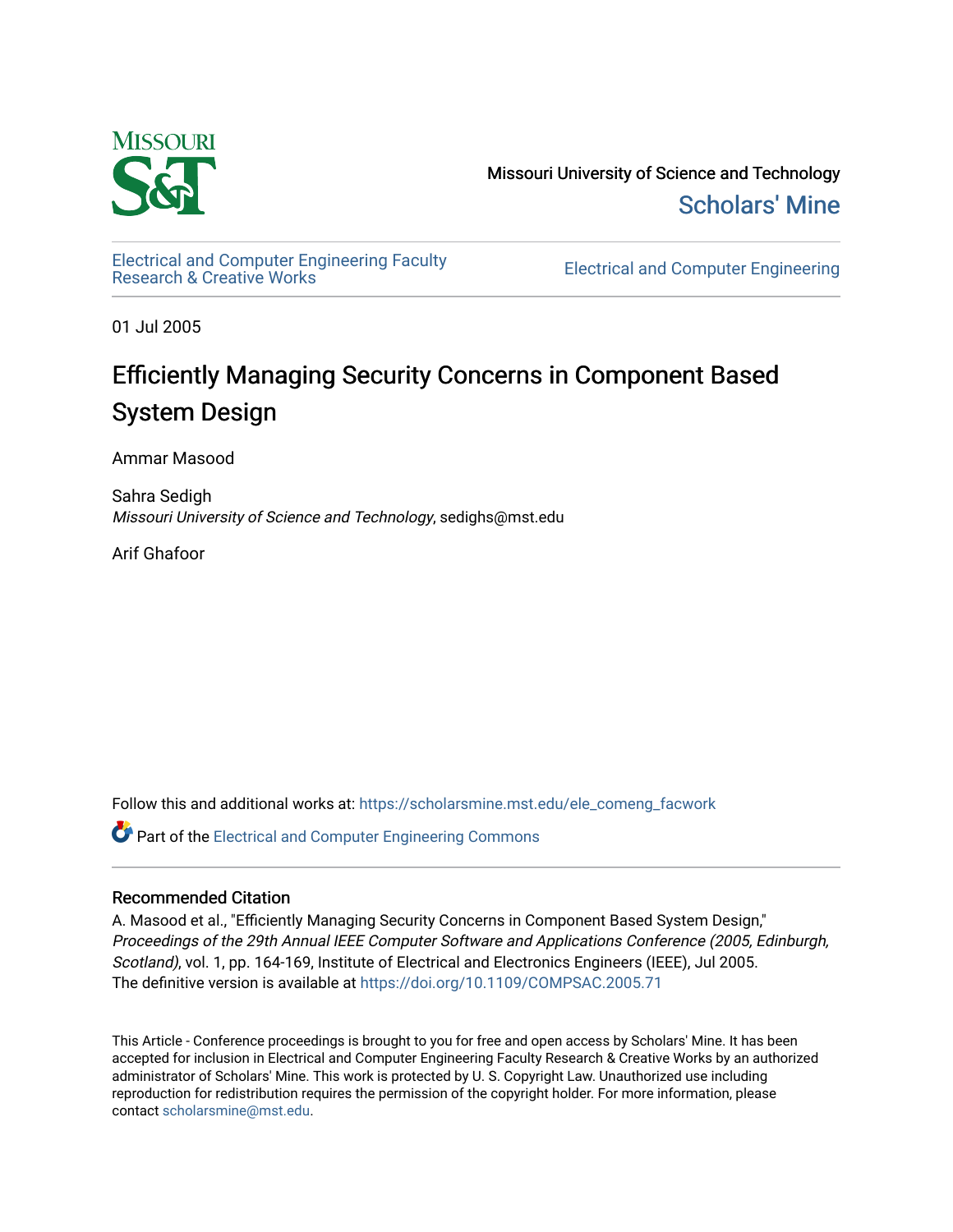# **Efficiently Managing Security Concerns in Component Based System Design\***

Ammar Masood<sup>1</sup>, Sahra Sedigh-Ali<sup>2</sup>, Arif Ghafoor<sup>1</sup> <sup>1</sup>School of Electrical & Computer Engineering, Purdue University, West Lafayette, IN 2 School of Electrical & Computer Engineering, University of Missouri-Rolla, MO ammar@ecn.purdue.edu, sedighs@umr.edu,ghafoor@ecn.purdue.edu

## **Abstract**

*Component-based software development (CBSD) offers many advantages like reduced product time to market, reduced complexity and cost etc. Despite these advantages its wide scale utilization in developing security critical systems is currently hampered because of lack of suitable design techniques to efficiently manage the complete system security concerns in the development process. The use of Commercial of the Shelf (COTS) components can introduce various security and reliability risks in the system. In this paper we propose a methodology for efficient management of all the system security concerns involved in the design of component based systems. Our methodology is based on formally representing the system security specifications and component capabilities. We identify the metrics for correlating both and suggest extensions to a previously proposed software development process, for selection of suitable components and integration mechanisms. The proposed solution ensures due treatment of all the security concerns for the complete system in the acquisition efforts.*

# **1. Introduction**

COTS components are defined as components that are bought from a third party vendor and integrated into a system [6]. Because of the savings in development resources, offered by CBSD and the fast pace at which current software development is proceeding, large-scale component reuse has resulted. Advantages like reduced product time to market, reduced complexity and cost etc, offered by CBSD have resulted into increased COTS component acquisition. Despite these advantages quality and risk concerns currently limit the application of COTS based systems to non-critical applications [10, 11]. The COTS components usage can also result into various other problems like increasing the system vulnerability to risks arising form third-party development, such as vendor longevity and intellectual property procurement [7].

An optimized software development process for CBSD has been proposed in [7]. The presented approach uses software metrics for guiding acquisition and integration efforts by using multi objective optimization. Multi objective optimization is used to select highest quality components that will yield the highest quality within the given cost. Reliability, complexity and cost are the component metrics used for system level optimization. The security considerations for the complete system are not considered in this approach. Given the benefits associated with COTS based design the major hurdle in their wide scale usage especially in critical applications is lack of system design techniques that could ensure complete fulfillment of all the system security specifications.

In this paper we propose a methodology for efficient management of all the system security concerns involved in the design of component based systems. Our methodology formally represents the system security specifications and component capabilities. We identify the metrics for correlating both and propose extensions to the software development process presented in [7], for selection of suitable components and integration mechanisms. The black box testing of selected components is then performed to assign *confidence levels* (ranging from 0 to 1) to each component based on its verification results. The confidence level assignment helps the system designers in more accurate assessment of risks associated with selected configurations. The proposed solution thus ensures due treatment of all the security concerns for the complete system in the acquisition efforts.

The organization of the rest of the paper is as follows. We discuss the related work in component based system design in section two. The outline of proposed methodology is presented in section three. The discussion about integration of proposed methodology with the approach presented in [7] is given in section four

<sup>\*</sup>This work was supported by NSF award IIS 0209111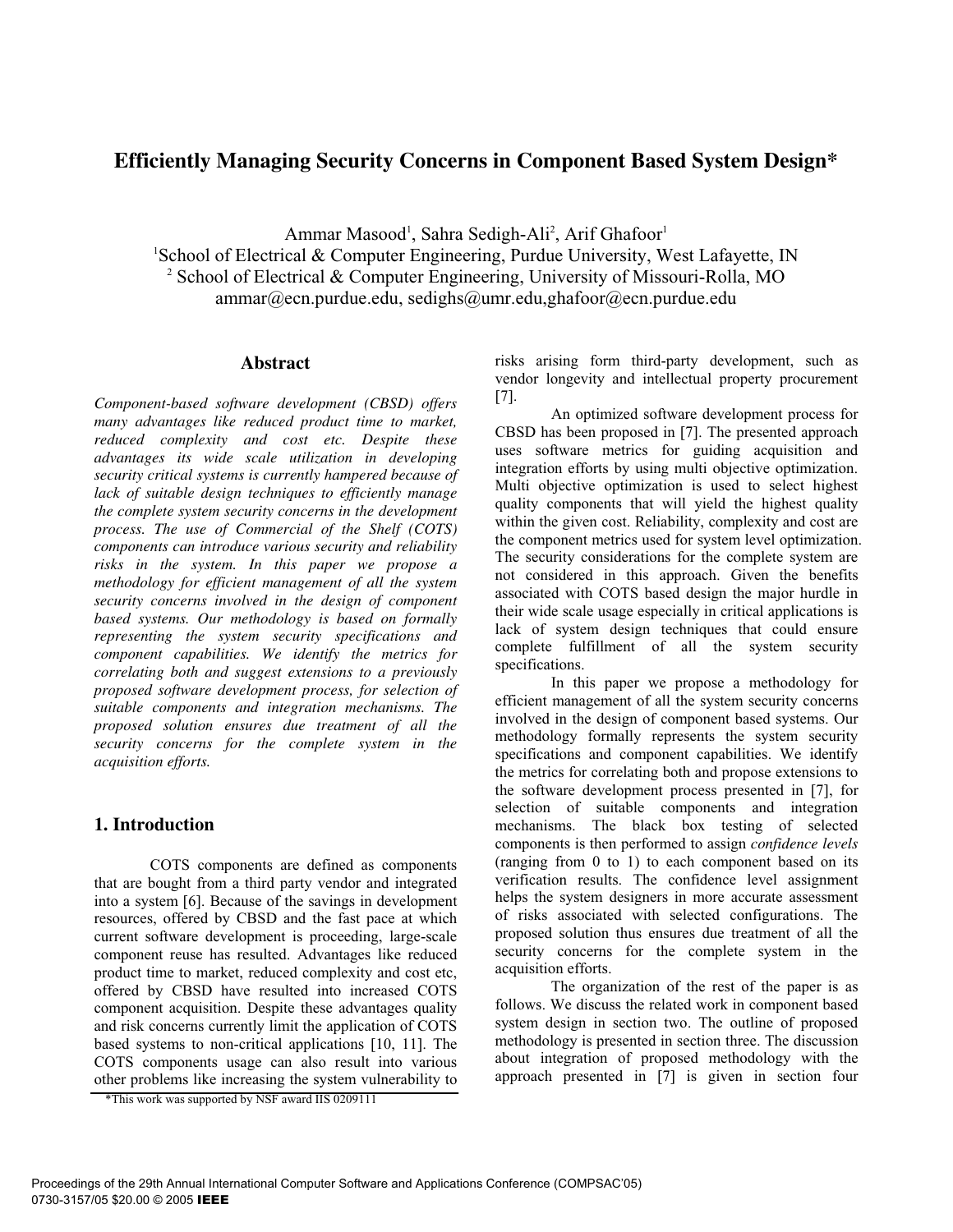followed by conclusion and discussion about avenues for future research.

# **2. Related Area**

The problem of integrating COTS components into systems with high dependability requirements has been considered in [4]. The untrustworthy COTS components are treated as a potential source of faults and protective wrappers are added to them to generate *idealized fault-tolerant COTS components*. This mitigates the possible problems due to architectural mismatch between the components and the rest of the system. The *sandboxing* approach presented in [11] is similar to the concept of *restriction* (section 3.4) presented in this paper; however our methodology also guides the system designer through all the phases of system design including component *sandboxing*. Error containment wrappers have been used in [5] to increase the robustness of the components in dealing with errors coming from their environment. The proposed approach adopts a *gray-box* perspective of the component i.e. considering that the component structure is known but *non-modifiable*. Our approach is however more general as we consider the components to be black boxes (which is mostly the case with COTS components) for which only known information is their advertised interfaces and capabilities.

An architecture for integrating COTS components has been presented in [9] along with some informal rules to facilitate the integration; whereas our approach guides the integration process through a formal methodology. A reference model for the assembly of components based systems has been proposed in [3] to account the key activities in CBSD process. The focus has been on the technical aspects of the integration of COTS based system. Our approach complements this work by providing formal methodology to efficiently manage all the security concerns in the integration process. The importance of assessing the risks associated with selection of COTS components has been highlighted in [2]. The step 5 in our methodology (section 3.2) is a step forward in this direction by formally guiding the system developer through assignment of confidence levels to the components.

# **3. Proposed Methodology**

# **3.1 Assumptions**

Here we discuss few assumptions that we make while developing the methodology. We assume that for all the components the system designer has the complete knowledge of their functional specifications and security

capabilities. Where security capabilities reflect the security controls implemented in the component by the vendor and advertised by them. We assume that for each functional requirement of the system a family of components (FOC) is available that includes all the components capable of meeting that particular functional requirement. The *FOC*<sub>*i*</sub> will be defined as set of components in  $i^h$  *FOC* i.e.  $FOC_i = \{C_{i1}, C_{i2}, \cdots C_{i_m}\}$  where  $C_{il}$  represents the  $l^{th}$  component in that FOC. The components within a FOC might have different security capabilities. Moreover following simplifying assumptions, as also done in [7] are made.

1. The families of components have nonoverlapping functionality. Thus, exactly one component is chosen from each family to design the system.

2. The components are connected serially, i.e., each component is interfaced to at most two other components.

These assumptions do not lead to a significant loss of generality as also pointed out in [7]. Further we assume that system designer is able to breakdown the complete system security specifications into components level security requirements/specifications in a consistent manner. Such an approach for assuring security constraints in architectural decomposition has been presented in [8]. This decomposition is used for matching the security capabilities of components in each FOC with the security specifications for that FOC.

## **3.2 Methodology Outline**

Following is the outline of the complete methodology followed in guiding the CBSD process; same is also represented in figure 1.

1. Mathematical formulation of the system security specifications and components security capabilities.

2. Identification of metrics for correlating FOC security specifications with components capabilities.

3. Specification of system security objectives.

4. Selection of component configurations to ensure that overall system functional objectives are optimized while guaranteeing that the system security objectives are achieved. A reasonable fraction of total no of possible configurations is selected.

5. Verification of selected components security capabilities through black box testing and assigning confidence levels to them based on their testing results.

6. The assigned confidence levels are compared against predetermined threshold for each FOC. This comparison might result into rejection of all selected configurations; therefore the component configuration selection process of step 4 may need to be again followed with the components confidence level as the new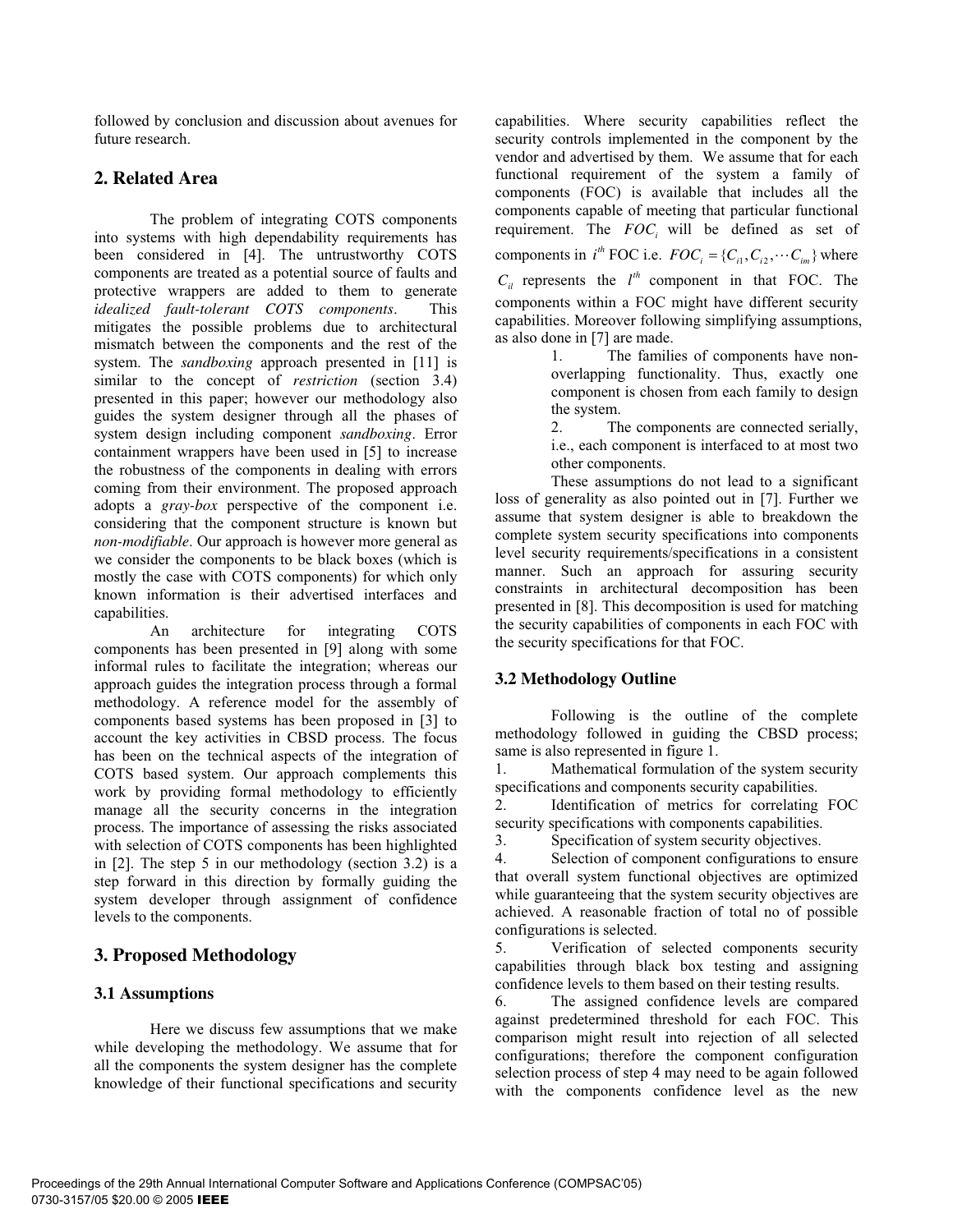parameter used in selection process. The final selected configuration will be assigned a confidence level based on the component confidence levels.

## **3.3 Mathematical Formulation**

The formalization of the system security specifications and components capabilities is carried out as per following details.

1.  $S = \{S_1, S_2, \dots, S_n\}$  is the set of system security specifications, such that  $S_i$  corresponds to system specifications for  $i<sup>th</sup>$  FOC where *n* is the total number of FOC's.

2.  $S_i = \{SS_1, SS_2, \dots \dots \dots \dots \dots \dots \dots \dots \dots \dots \dots \dots \dots \dots \dots \dots \}$  *i*s a set of sub system specifications for each FOC.



**Figure 1: Methodology outline**

3.  $SS_i = (Sp, Attrib, P)$  is a tuple where *Sp* represents the security policy corresponding to each sub system specification and *Attrib* specifies the attribute for that security policy and *P* is a set of parameters  $P = \{ Pa_1, Pa_2, \dots, Pa_j \}$ . In case if the security policy *Sp* is unconstrained then *P* is set to *none*. In case of common *Sp* of different  $SS_i$ , the  $SS_i$ 's will be partially ordered based on *Attrib* and *P*. For example if and  $SS_2 = \{AC, TRBAC, none\}$  then  $SS_1 \prec SS_2$  is true. Here *AC* represents access control and RBAC and TRBAC represents role based access control and temporal role based access control respectively. The condition  $SS_1 \prec SS_2$  is true because TRBAC extends RBAC with temporal constraints and thus subsumes  $SS_1 = \{AC, RBAC, none\}$ 

RBAC. The individual members of a particular  $SS_i$  can be referenced as  $Sp(SS<sub>i</sub>)$ ,  $Artrib(SS<sub>i</sub>)$  and  $P(SS<sub>i</sub>)$ .

4.  $Pa_i = (name, value)$  is a tuple where *name* and *value* represents the details for a specific parameter corresponding to a specific sub system specification.

5.  $Sc_{ii} = \{SS_1, SS_2, \dots, SS_r\}$  is a set of security capabilities for  $l^{\text{th}}$  component of  $i^{\text{th}}$  FOC where  $SS_i$ 's are same as defined earlier. Individual security capabilities of component will be referred by  $Sec_j(Sc_{ij})$  such that  $\text{Sec}_i(\text{Sc}_{ii}) = \text{SS}_i$  of component  $C_{ii}$ .

**3.3.1 Example 1.** Consider a system in which components are to be selected from two FOC's and we assume two components in each FOC. The system security specifications for the FOC's are following.

| <b>System</b>               | FOC <sub>1</sub> | FOC 2                                                                                |  |  |
|-----------------------------|------------------|--------------------------------------------------------------------------------------|--|--|
| <b>Specifications</b>       |                  |                                                                                      |  |  |
| Cryptographic<br>support    | <b>DES</b>       | <b>RSA</b>                                                                           |  |  |
| Authentication<br>Mechanism | <b>SSL/TLS</b>   | <b>SSL/TLS</b>                                                                       |  |  |
| <b>Access Control</b>       | <b>RBAC</b>      | of<br><b>GTRBAC</b><br>capable<br>location<br>handling<br>and<br>system load context |  |  |

| Further on the components capabilities are. |             |                |                |             |  |  |
|---------------------------------------------|-------------|----------------|----------------|-------------|--|--|
| Component                                   | $Comp_{II}$ | $Comp_{12}$    | $Comp_{21}$    | $Comp_{22}$ |  |  |
| <b>Capabilities</b>                         |             |                |                |             |  |  |
| Cryptographic<br>support                    | <b>RSA</b>  | <b>DES</b>     | <b>RSA</b>     | <b>DES</b>  |  |  |
| Authentication<br>Mechanism                 | Kerberos    | <b>SSL/TLS</b> | <b>SSL/TLS</b> | Kerberos    |  |  |
| Access<br>Control                           | MLS         | <b>TRBAC</b>   | <b>GTRBAC</b>  | <b>RBAC</b> |  |  |

The abovementioned terms are explained here. Two major cryptographic schemes in use today are *symmetric key* and public key based schemes. The Data Encryption Standard (DES) and Rivest Shamir Adleman (RSA) are examples of symmetric key and public key systems, respectively. Secure Socket Layer/ Transport Layer Security (SSL/TLS) and Kerberos both provide authentication support through cryptographic mechanisms but use different technologies. Multi Level Security (MLS) model of access control is based on assigning security classifications to objects and permitting user access to these based on users security clearances. The General TRBAC (GTRBAC) access control model extends TRBAC by including temporal and contextual constraints.

In the above example  $Comp_{il}$  represents  $l^{th}$ component of  $i<sup>th</sup>$  FOC. The mathematical formulation for this example would be: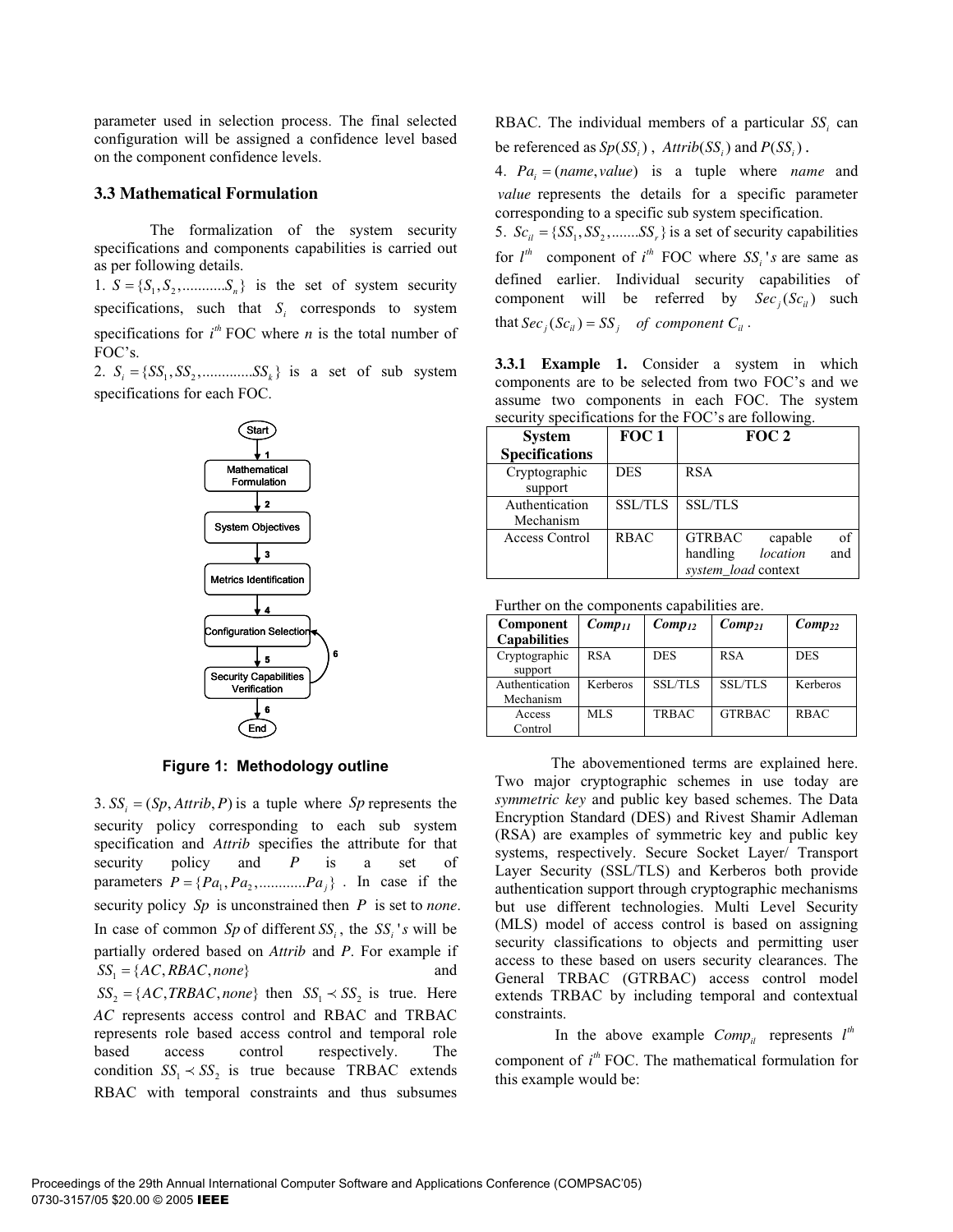$S = \{S_1, S_2\}$  Where  $S_1 = \{ (Crypto, DES, none), (Auth, SSL/TLS, none)$  $(AC, RBAC, none)$  $S_2 = \{ (Crypto, RSA, none), (Auth, SSL/TLS, none)$  $(AC, GTRBAC, [(location, true)(system \_load, true)])$  $Sc_{11} = \{(Crypto, RSA, none), (Auth, Kerberos, none)\}$  $(AC, MLS, none)$  $Sc_{12} = \{(Crypto, DES, none), (Auth, SSL/TLS, none)$  $(AC, TRBAC, none)$  $Sc_{21} = \{(Crypto, RSA, none), (Auth, SSL/TLS, none)$  $(AC, GTRBAC, none)$  $Sc_{22} = \{(Crypto, DES, none), (Auth, Kerberos, none)\}$  $(AC, RBAC, none)$ 

#### **3.4 Identification of Metrics**

Suitable selection of metrics for comparison of FOC security specifications with the components capabilities is important for guiding the configurations selection process (step 4). We have borrowed the concepts of *functional deficit* and *functional excess* used in [6] to define *capability excess* and *specification deficit.* Before defining these terms we first define the *difference (-)* operator.

**Definition 1**:- *The difference of a system specification Si and a component capability Scis is denoted by*  $S_i - Sc_{i}$  *and defined by:* 

$$
S_i - Sc_{is} = \{s : s \in S_i \quad and \quad s \notin Sc_{is}\}\
$$

**Definition 2**:- *The specification deficit between a system specification*  $S_i$  *and component capability*  $Sc_{is}$  *is denoted by*  $\alpha(S_i, Sc_i)$  *and defined by:* 

$$
\alpha(S_i, Sc_{is}) = S_i - (S_i \cap Sc_{is})
$$

 The *specification deficit* between a system specification *Si* and COTS component capability *Scis* reflects the no of features in the specification of  $i<sup>th</sup>$  FOC that are left unfulfilled by the capabilities of  $s<sup>th</sup>$  component in that FOC. If  $S_i$  and  $Sc_{is}$  are equal then this would be assigned *none* value.

**Definition 3**:- *The capability excess of component capability*  $Sc_{is}$  with respect to a system specification  $S_i$  is *denoted by*  $\beta(S_i, Sc_i)$  *and defined by:* 

$$
\beta(S_i, Sc_{is}) = Sc_{is} - (S_i \cap Sc_{is})
$$

 The *capability excess* between a COTS component capability *Scis* and system specification *Si* reflects the no of features in the capabilities of  $s<sup>th</sup>$  component in  $i<sup>th</sup>$  FOC that are irrelevant to the specification of that FOC. If *S <sup>i</sup>* and *Scis* are equal then this would be assigned *none* value.

As the values of both *capability excess* and *specification deficit* could be either none or set of  $SS<sub>i</sub>$ , thus they would be reflexive, transitive and antisymmetric for  $\prec$  relation (because of partial ordering in SS<sub>i</sub>). Hence they will also have partial ordering. We consider  $\alpha(S_i, Sc_{is}) \prec \beta(S_i, Sc_{is})$  iff  $\forall SS_j \in \alpha(S_i, Sc_{is}), SS_j \prec SS_r \forall SS_r \in \beta(S_i, Sc_{is})$ 

where  $Sp(SS_j) = Sp(SS_r)$ 

**Definition 4**:- *The deficit cover for specification deficit*  $\alpha(S_i, Sc_i)$  *and capability excess*  $\beta(S_i, Sc_i)$  *is denoted by*  $\phi(S_i, Sc_i)$  and defined by:

$$
\phi(S_i, Sc_{is}) = True \Leftrightarrow \alpha(S_i, Sc_{is}) \prec \beta(S_i, Sc_{is})
$$
  
else False

 The "*True*" value of *deficit cover* thus denotes that all the deficient features in the specification of *i*<sup>th</sup> FOC are capable of being fulfilled through the features in the capabilities of  $s<sup>th</sup>$  component in that FOC.

For the security specifications and capabilities given in example 1 the value of *specification deficit* and *capability excess* are:-

 $\alpha(S_1, Sc_{11}) = S_1$ ,  $\alpha(S_1, Sc_{12}) = \{AC, RBAC, none\}$  $\alpha(S_2, Sc_{21}) = \{AC, GTRBAC, [(location, true)\}$  $(system\_load, true)]$ ,  $\alpha(S_2, Sc_{22}) = S_2$  $\beta(S_1, Sc_{11}) = Sc_{11}$ ,  $\beta(S_1, Sc_{12}) = \{(AC,TRBAC, none)\}$  $\beta(S_2, Sc_{21}) = \{(AC, GTRBAC, none)\}, \ \beta(S_2, Sc_{22}) = Sc_{22}$ Moreover  $\alpha(S_1, Sc_{12}) \prec \beta(S_1, Sc_{12}) \Rightarrow \phi(S_1, Sc_{12}) = True$  and  $\alpha(S_1, Sc_{21}) \prec \beta(S_1, Sc_{21}) \Rightarrow \phi(S_2, Sc_{21}) = True$ 

#### **3.5 Security Objectives**

The security objectives for the system would be to ensure that the system security specifications for each FOC are met by the security capabilities of the selected components (there could be more than one component selected from each FOC in the multiple configurations selected in step 4) in that FOC. Hence if we consider  $C_{i^*}$ 

being the component finally selected in  $i^{th}$  FOC, in some configuration, then this objective can be stated as:-

$$
(\alpha(S_i, Sc_{ic_{i^*}}) = none) \vee \phi(S_i, Sc_{ic_{i^*}}) \quad \forall i, \quad 1 \le i \le n
$$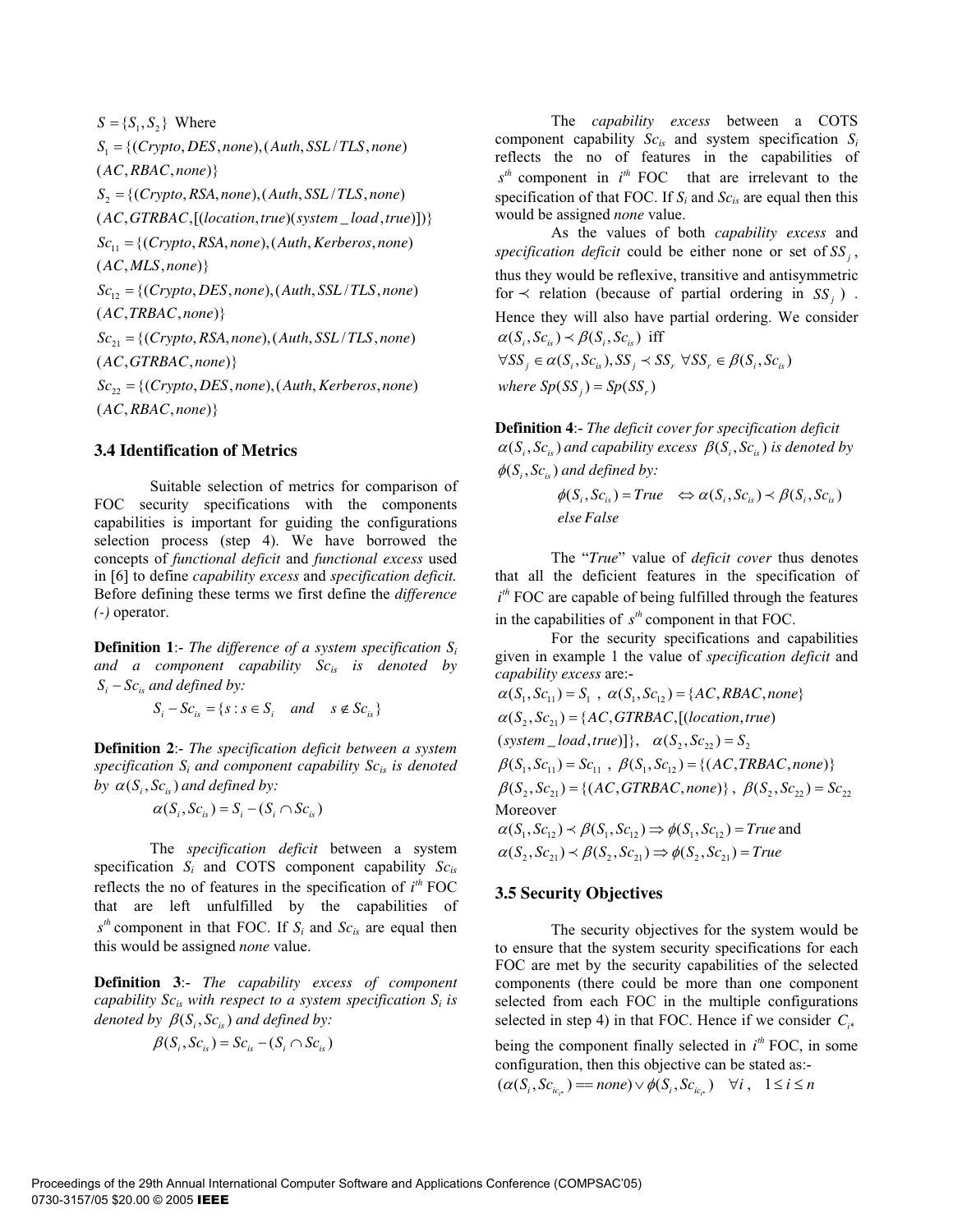This means that with respect to system security considerations a selected component is only acceptable either if its capabilities fully match the system<br>specifications for that FOC (in that specifications for that FOC (in that case  $\alpha(S_i, Sc_{i\alpha}) = none$  ) or its *specification deficit* is fully covered by its *capability excess* i.e.  $\phi(S_i, Sc_{i\epsilon})$  is

true*.* The second condition implies that selected component has capabilities that are in excess of the system specification and therefore the integration module would also have to curtail its additional capabilities. We define this process as *restriction.*

## **4. Security Concerns Integration**

## **4.1 Components Selection Strategy**

As already explained in the previous section the selected components in each FOC should be able to satisfy the system security specifications for that FOC thus initial *pruning* of components would be carried out before the selection with respect to functional objectives proceed.

**Definition 5**:- The *process of selection of components that satisfy system security specification is called pruning and is formally defined as:-*

*Pruning:*

 $FOC_i \rightarrow FOC'_i \quad \forall i, 1 \leq i \leq n \quad st \quad \forall C_s \in FOC'_i$  $(\alpha(S_i, Sc_{ic}) = none) \vee \phi(S_i, Sc_{ic})$ 

 Thus after *pruning* only those components are left in each FOC for which either there is no *specification deficit* or the *deficit cover* is true. The functional objectives would now guide the selection process. In case if *deficit cover* is true this implies that the component capabilities in excess of system specifications need to be curtailed by *restriction.* Thus additional cost of *restriction* code needs to be considered in the component selection process. If the objective is to select most reliable configuration with minimum possible complexity within a total system cost constraint then the metrics of interest could be reliability, complexity and cost of the components and integration modules. The component selection process will then proceed as a multi objective optimization problem as per procedure used in [7] by including the additional cost, reliability and complexity of *restriction* module (in case if components with lesser capabilities are also required to be considered for selection then additional cost will be due to integration mechanisms providing the deficit capabilities). The above multi objective optimization procedure would return a set of suitable configurations which will be filtered to select *t* number of best configurations from them, where *t* is derived as follows:

 $=\frac{3}{2}$  Threshold parameter ( $\lambda$ )  $t = \frac{Total \t no \t of \t suitable \t configurations}$ 

The threshold parameter  $\lambda$  will be selected by system developer based on previous results and empirical observations. Note that all the selected *t* configurations meet the system security specifications. The reason for not considering all the suitable configurations is the huge cost of black box testing procedure (performed in step 5) if all the suitable configurations are selected.

## **4.2 Verification of Component Capabilities**

In this step the security capabilities of the components used in configurations selected in previous step will be verified by black box testing. Black box testing is actually functional testing of the software product as the internal structure of the product is not considered while testing rather its external behavior model, which is in turn guided by its specifications, guides the testing process [1]. The purpose of this process is to verify the match between the advertised component capabilities and their implementation. We suggest this capability verification for components security capability verification for components security capabilities because it is important to ensure that the components are actually able to provide security functionality as per their advertised capabilities. Failure of a component to provide the strength of security controls as advertised can result into catastrophic failures of the complete system.

The outcome of this process will be assignment of *confidence levels* (ranging from 0 to 1) to each component based on its verification results. Higher levels reflect more trust on the implementation. Assignment of these levels definitely depends on the extent of testing carried out and component performance. For different system designs their may be dissimilar stress on the security policies implemented in the component (where these policies are also definitely reflected in component security capabilities), therefore a formal framework is required to express the overall confidence level as weighted average of confidence level of individual capabilities. We define  $\gamma (Sec_i(Sc_i))$  as confidence level for the security capability  $Sec_j(Sc_{ii})$  of component  $C_{ii}$ and overall confidence level is defined as follows.

**Definition 6**:- *The component security confidence level is denoted by*  $\gamma(C_i)$  *and is defined as:-*